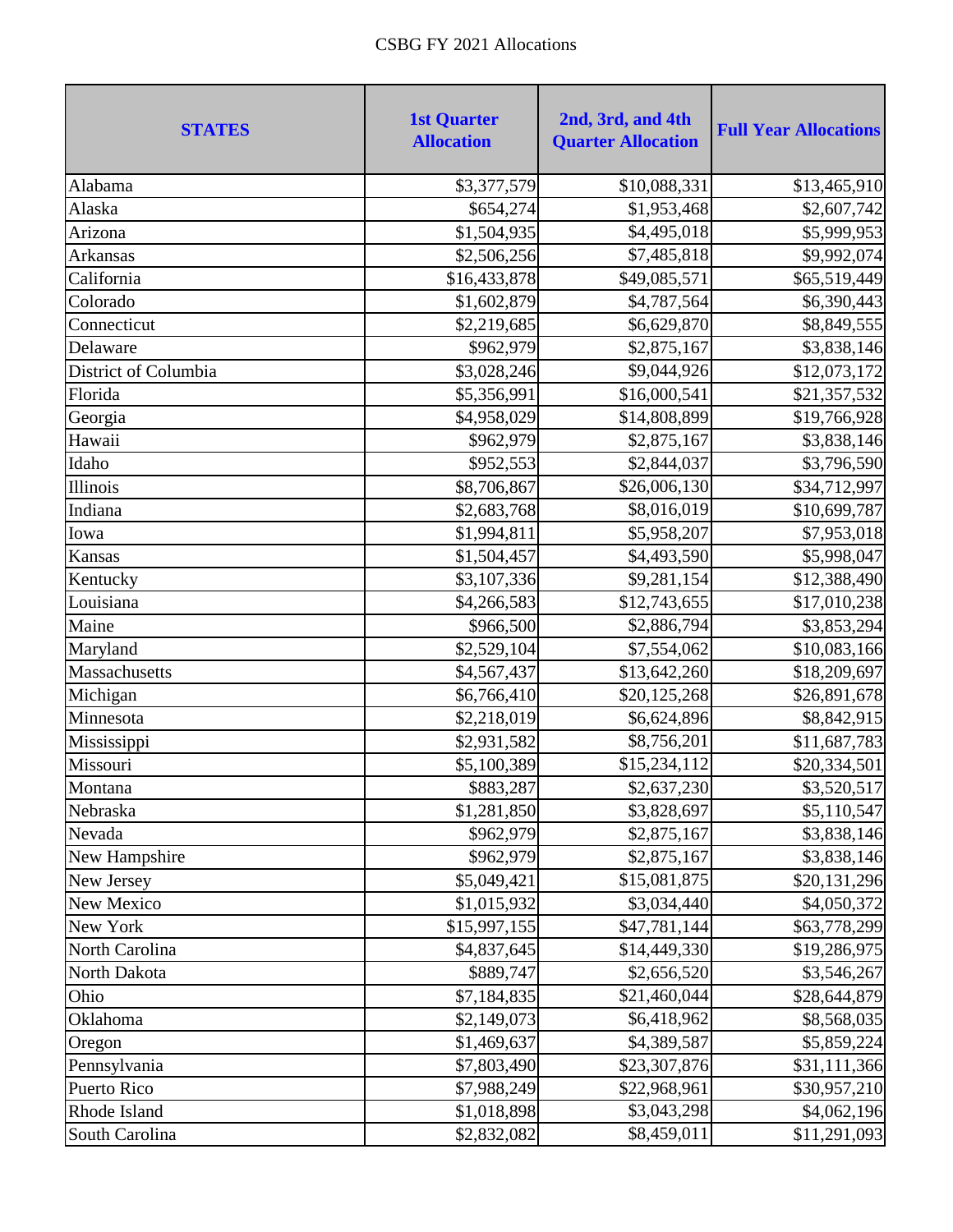| <b>STATES</b>                                                                                                                                                                                                    | <b>1st Quarter</b><br><b>Allocation</b> | 2nd, 3rd, and 4th<br><b>Quarter Allocation</b> | <b>Full Year Allocations</b> |
|------------------------------------------------------------------------------------------------------------------------------------------------------------------------------------------------------------------|-----------------------------------------|------------------------------------------------|------------------------------|
| South Dakota                                                                                                                                                                                                     | \$791,744                               | \$2,363,911                                    | \$3,155,655                  |
| Tennessee                                                                                                                                                                                                        | \$3,631,084                             | \$10,845,511                                   | \$14,476,595                 |
| Texas                                                                                                                                                                                                            | \$8,867,151                             | \$26,484,873                                   | \$35,352,024                 |
| Utah                                                                                                                                                                                                             | \$941,061                               | \$2,809,729                                    | \$3,750,790                  |
| Vermont                                                                                                                                                                                                          | \$962,979                               | \$2,875,167                                    | \$3,838,146                  |
| Virginia                                                                                                                                                                                                         | \$2,950,915                             | \$8,813,946                                    | \$11,764,861                 |
| <b>Washington State</b>                                                                                                                                                                                          | \$2,194,633                             | \$6,555,046                                    | \$8,749,679                  |
| West Virginia                                                                                                                                                                                                    | \$2,063,355                             | \$6,162,938                                    | \$8,226,293                  |
| Wisconsin                                                                                                                                                                                                        | \$2,242,625                             | \$6,698,389                                    | \$8,941,014                  |
| Wyoming                                                                                                                                                                                                          | \$901,993                               | \$2,693,083                                    | \$3,595,076                  |
| <b>Total States</b>                                                                                                                                                                                              | \$179,739,325                           | \$535,866,627                                  | \$715,605,952                |
| <b>Total Tribes</b>                                                                                                                                                                                              | \$1,632,184                             | \$4,959,280                                    | \$6,591,464                  |
| <b>Total Territories</b>                                                                                                                                                                                         | \$942,979                               | \$2,895,167                                    | \$3,838,146                  |
| <b>Total</b>                                                                                                                                                                                                     | \$182,314,488                           | \$543,721,074                                  | \$726,035,562                |
| Note: Total amounts for states, territories, and tribes reflect the amount allocated to each category<br>available prior to automatic rounding in the calculation of awards for each state, tribe, or territory. |                                         |                                                |                              |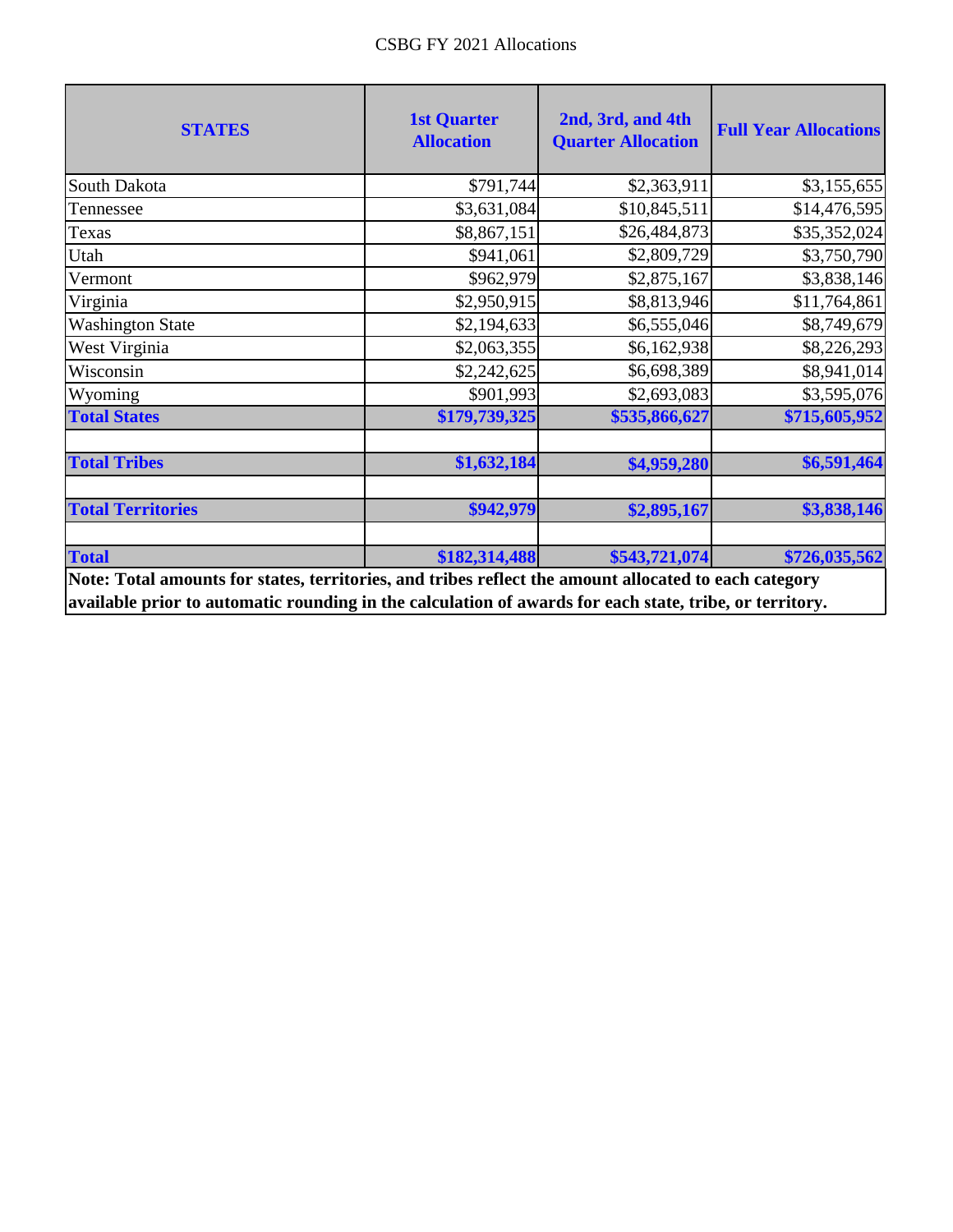| <b>TRIBES</b>                          | <b>1st Quarter</b><br><b>Allocation</b> | 2nd, 3rd, and 4th<br><b>Quarter Allocation</b> | <b>Full Year Allocations</b> |
|----------------------------------------|-----------------------------------------|------------------------------------------------|------------------------------|
| <b>ALABAMA</b>                         |                                         |                                                |                              |
| <b>Machis Lower Creek</b>              | \$2,372                                 | \$7,083                                        | \$9,455                      |
| Mowa Band of Choctaw Indians           | \$16,073                                | \$48,005                                       | \$64,078                     |
| Poarch Band of Creek Indians           | \$4,823                                 | \$14,403                                       | \$19,226                     |
| <b>ALASKA</b>                          |                                         |                                                |                              |
| Central Council of the Tlingit & Haida |                                         |                                                |                              |
| <b>Indian Tribes of Alaska</b>         | \$61,742                                | \$184,348                                      | \$246,090                    |
| <b>Cook Inlet Tribal Council</b>       | \$87,027                                | \$259,842                                      | \$346,869                    |
| <b>Fairbanks Native Association</b>    | \$22,309                                | \$66,609                                       | \$88,918                     |
| Kawerak, Inc.                          | \$16,343                                | \$48,798                                       | \$65,141                     |
| Kenaitze Indian Tribe                  | \$27,288                                | \$81,472                                       | \$108,760                    |
| Kodiak Area Native Association         | \$13,265                                | \$39,613                                       | \$52,878                     |
| Sitka Tribe of Alaska                  | \$11,755                                | \$35,097                                       | \$46,852                     |
| Sun'aq Tribe of Kodiak                 | \$12,085                                | \$36,088                                       | \$48,173                     |
| Tanana Chiefs Conference, Inc.         | \$56,884                                | \$169,839                                      | \$226,723                    |
| <b>ARIZONA</b>                         |                                         |                                                |                              |
| Navajo Nation                          | \$337,407                               | \$1,007,756                                    | \$1,345,163                  |
| Quechan Indian Tribe                   | \$5,162                                 | \$15,416                                       | \$20,578                     |
| San Carlos Apache Tribe                | \$15,885                                | \$47,446                                       | \$63,331                     |
| White Mountain Apache Tribe            | \$18,813                                | \$56,191                                       | \$75,004                     |
| <b>CONNECTICUT</b>                     |                                         |                                                |                              |
| <b>Eastern Pequot Nation</b>           | \$3,607                                 | \$10,774                                       | \$14,381                     |
| <b>IDAHO</b>                           |                                         |                                                |                              |
| Shoshone-Bannock Tribes of Ft. Hall    | \$10,424                                | \$31,132                                       | \$41,556                     |
| Reservation                            |                                         |                                                |                              |
| <b>LOUISIANA</b>                       |                                         |                                                |                              |
| Institute for Indian Development       | \$60,487                                | \$180,667                                      | \$241,154                    |
| <b>MAINE</b>                           |                                         |                                                |                              |
| Passamaquoddy - Pleasant Point         | \$1,906                                 | \$5,692                                        | \$7,598                      |
| <b>MASSACHUSETTS</b>                   |                                         |                                                |                              |
| Mashpee Wampanoag Tribe                | \$26,779                                | \$79,990                                       | \$106,769                    |
| <b>MICHIGAN</b>                        |                                         |                                                |                              |
| Inter Tribal Council of Michigan       | \$27,829                                | \$83,121                                       | \$110,950                    |
| Keweenaw Bay Indian Community of       |                                         |                                                |                              |
| Michigan                               | \$17,888                                | \$53,429                                       | \$71,317                     |
| Sault Ste. Marie Tribe of Chippewa     | \$15,927                                | \$132,573                                      | \$148,500                    |
| Indians                                |                                         |                                                |                              |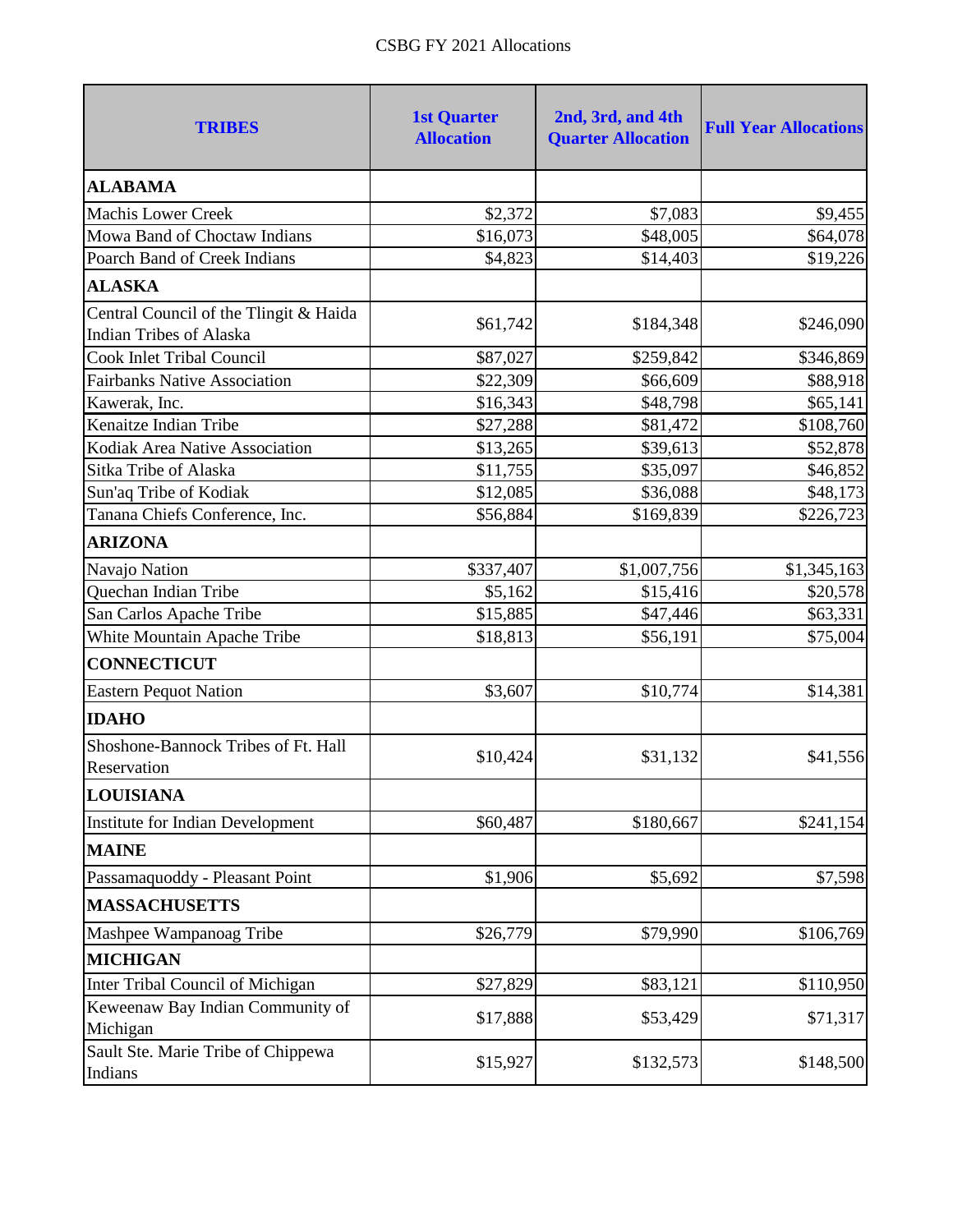| <b>TRIBES</b>                                                     | <b>1st Quarter</b><br><b>Allocation</b> | 2nd, 3rd, and 4th<br><b>Quarter Allocation</b> | <b>Full Year Allocations</b> |
|-------------------------------------------------------------------|-----------------------------------------|------------------------------------------------|------------------------------|
| <b>MONTANA</b>                                                    |                                         |                                                |                              |
| Assiniboine & Sioux Tribes of the Fort<br><b>Peck Reservation</b> | \$24,904                                | \$74,354                                       | \$99,258                     |
| <b>Blackfeet Tribe</b>                                            | \$24,550                                | \$73,307                                       | \$97,857                     |
| Chippewa-Cree Indians of the Rocky<br><b>Boys Reservation</b>     | \$8,769                                 | \$26,181                                       | \$34,950                     |
| Confederated Salish/Kootenai                                      | \$19,800                                | \$59,120                                       | \$78,920                     |
| Fort Belknap Indian Community                                     | \$1,667                                 | \$4,977                                        | \$6,644                      |
| <b>NEBRASKA</b>                                                   |                                         |                                                |                              |
| Ponca Tribe of Nebraska                                           | \$2,914                                 | \$8,703                                        | \$11,617                     |
| <b>NEW MEXICO</b>                                                 |                                         |                                                |                              |
| Pueblo of Jemez                                                   | \$6,506                                 | \$19,431                                       | \$25,937                     |
| Pueblo of Zuni                                                    | \$39,221                                | \$117,147                                      | \$156,368                    |
| <b>NORTH CAROLINA</b>                                             |                                         |                                                |                              |
| <b>Coharie Intra-Tribal Association</b>                           | \$2,635                                 | \$7,871                                        | \$10,506                     |
| Lumbee Tribe of North Carolina                                    | \$66,780                                | \$199,463                                      | \$266,243                    |
| <b>NORTH DAKOTA</b>                                               |                                         |                                                |                              |
| Spirit Lake Sioux Tribe                                           | \$21,002                                | \$62,704                                       | \$83,706                     |
| <b>Standing Rock Sioux Tribe</b>                                  | \$10,999                                | \$32,840                                       | \$43,839                     |
| Turtle Mountain Band of Chippewa<br>Indians                       | \$41,231                                | \$123,103                                      | \$164,334                    |
| <b>OKLAHOMA</b>                                                   |                                         |                                                |                              |
| <b>Cherokee Nation</b>                                            | \$83,483                                | \$249,349                                      | \$332,832                    |
| Cheyenne-Arapaho Tribes of Oklahoma                               | \$6,611                                 | \$19,746                                       | \$26,357                     |
| Chickasaw Nation                                                  | \$10,384                                | \$31,017                                       | \$41,401                     |
| <b>Choctaw Nation</b>                                             | \$30,755                                | \$91,860                                       | \$122,615                    |
| Citizen Potawatomi Nation                                         | \$41,857                                | \$125,024                                      | \$166,881                    |
| Delaware Nation of Oklahoma                                       | \$299                                   | \$894                                          | \$1,193                      |
| <b>Kaw Nation</b>                                                 | \$507                                   | \$1,516                                        | \$2,023                      |
| Quapaw Tribe of Oklahoma                                          | \$1,478                                 | \$4,414                                        | \$5,892                      |
| <b>Osage Tribe</b>                                                | \$12,277                                | \$36,669                                       | \$48,946                     |
| <b>Pawnee Nation</b>                                              | \$783                                   | \$2,337                                        | \$3,120                      |
| Seminole Nation of Oklahoma                                       | \$4,214                                 | \$12,587                                       | \$16,801                     |
| United Keetoowah Band of Cherokee                                 | \$8,703                                 | \$25,993                                       | \$34,696                     |
| Wichita and Affiliated Tribes                                     | \$1,445                                 | \$4,315                                        | \$5,760                      |
| <b>Wyandotte Nation</b>                                           | \$4,997                                 | \$14,924                                       | \$19,921                     |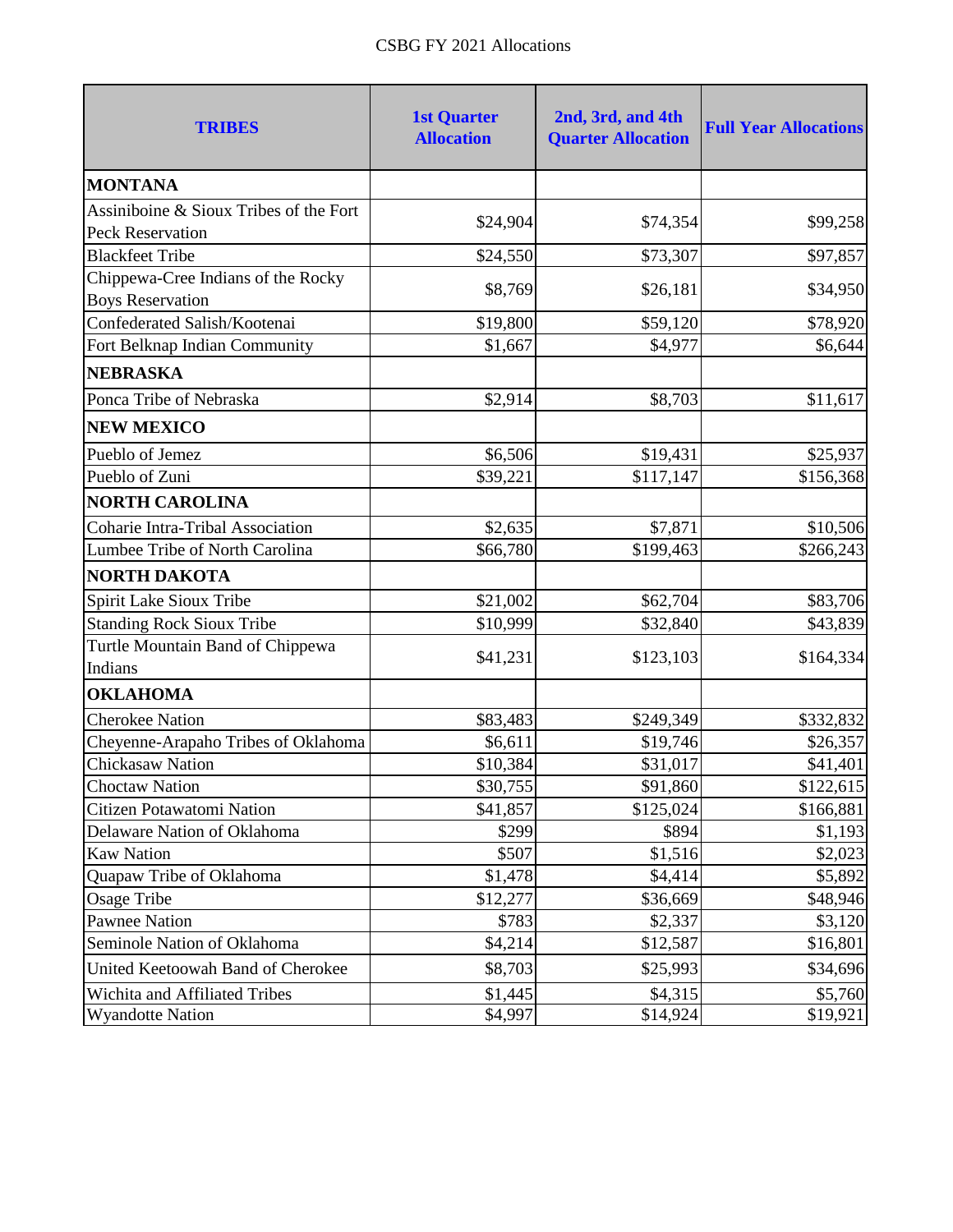| <b>OREGON</b><br><b>Confederated Tribes of Grand Ronde</b><br>Klamath Indian Tribe | \$3,081<br>\$3,619 | \$9,203     |             |
|------------------------------------------------------------------------------------|--------------------|-------------|-------------|
|                                                                                    |                    |             |             |
|                                                                                    |                    |             | \$12,284    |
|                                                                                    |                    | \$10,807    | \$14,426    |
| <b>RHODE ISLAND</b>                                                                |                    |             |             |
| Narragansett Indian Tribe                                                          | \$7,507            | \$22,423    | \$29,930    |
| <b>SOUTH CAROLINA</b>                                                              |                    |             |             |
| Catawba Cultural Preservation Project                                              | \$2,835            | \$8,467     | \$11,302    |
| <b>SOUTH DAKOTA</b>                                                                |                    |             |             |
| Oglala Sioux Tribe                                                                 | \$84,788           | \$253,153   | \$337,941   |
| <b>Rosebud Sioux Tribe</b>                                                         | \$57,402           | \$171,386   | \$228,788   |
| Sisseton-Wahpeton Sioux Tribe                                                      | \$14,808           | \$44,211    | \$59,019    |
| <b>Yankton Sioux Tribe</b>                                                         | \$14,237           | \$42,506    | \$56,743    |
| <b>TEXAS</b>                                                                       |                    |             |             |
| Alabama-Coushatta                                                                  | \$8,441            | \$25,210    | \$33,651    |
| <b>WASHINGTON</b>                                                                  |                    |             |             |
| Lummi Tribe                                                                        | \$2,290            | \$6,837     | \$9,127     |
| Nooksack                                                                           | \$11,573           | \$34,568    | \$46,141    |
| South Puget Intertribal                                                            | \$6,804            | \$20,322    | \$27,126    |
| Swinomish                                                                          | \$962              | \$2,873     | \$3,835     |
| <b>WYOMING</b>                                                                     |                    |             |             |
| Northern Arapaho                                                                   | \$60,986           | \$182,084   | \$243,070   |
| <b>Total</b>                                                                       | \$1,632,184        | \$4,959,280 | \$6,591,464 |